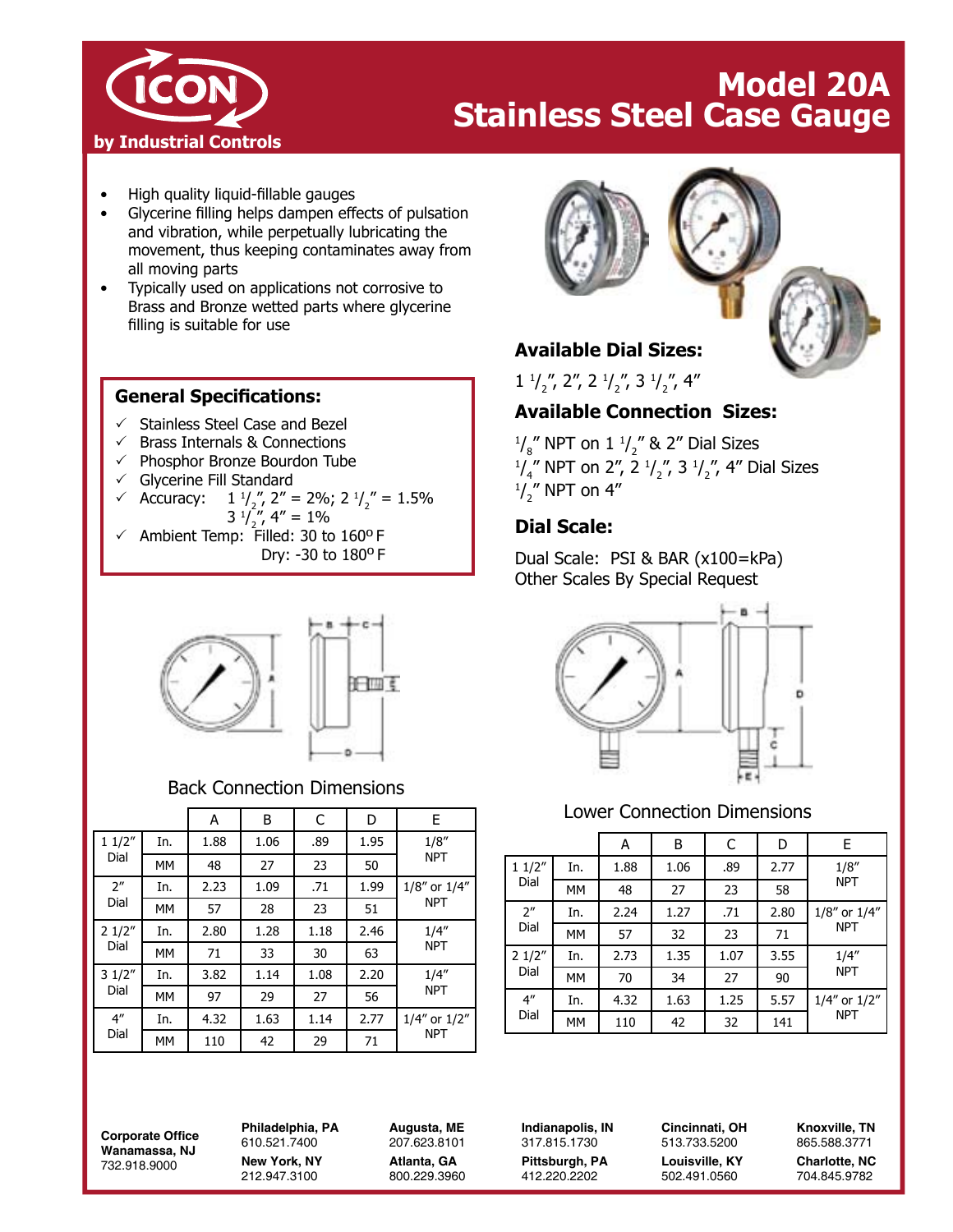

# **Model 20A Part Numbering System**



Visit us on the web at: icon-control.com • Email: moreinfo@icon-control.com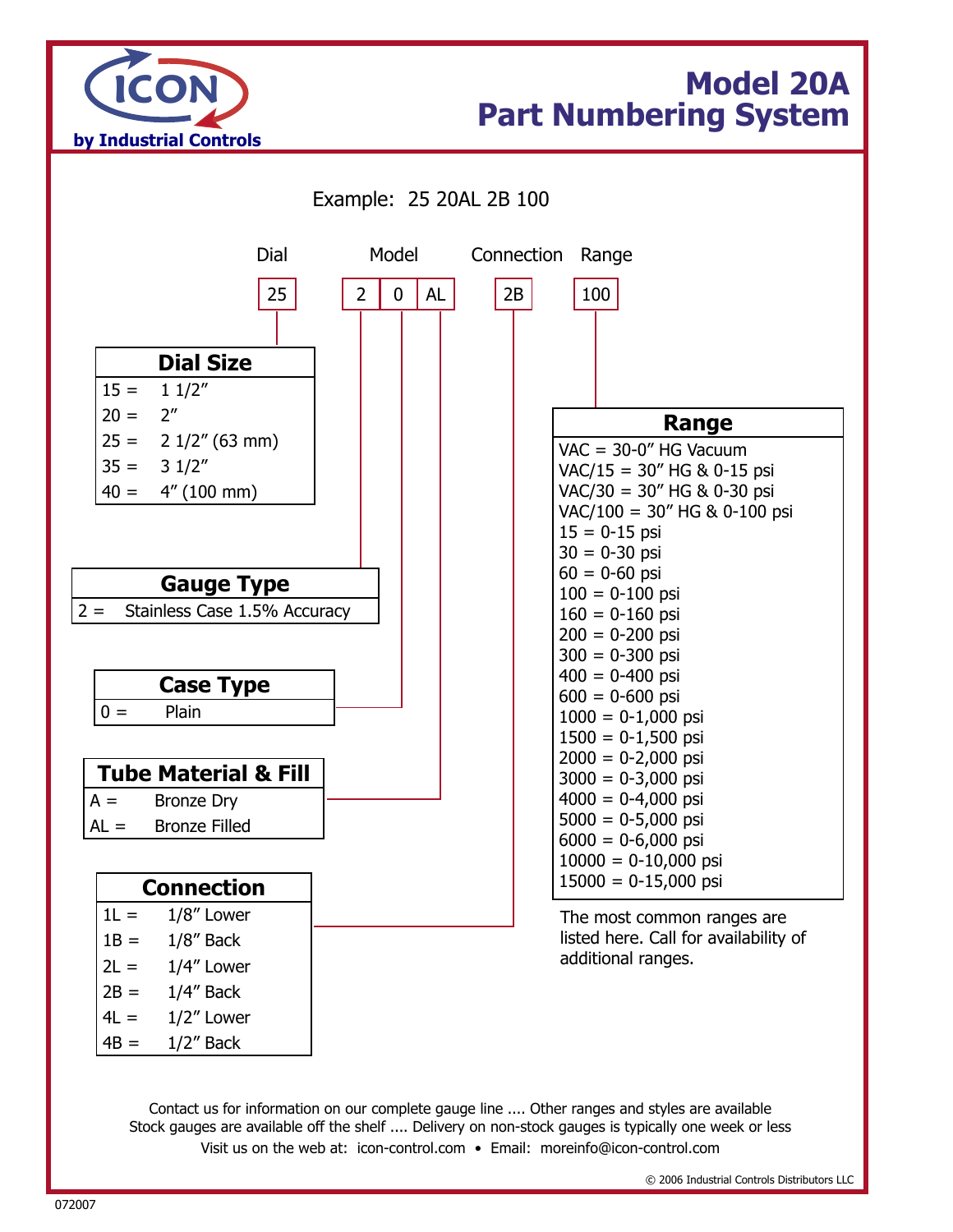

# **Model 20S Stainless Steel Gauge**

- High quality liquid-fillable gauges
- Glycerine filling helps dampen effects of pulsation and vibration, while perpetually lubricating the movement, thus keeping contaminates away from all moving parts
- Typically used on applications not corrosive to 316 LSS wetted parts where glycerine to 310 ESS welled parts where grycenne<br>filling is suitable for use

#### **General Specifications:**

- $\checkmark$  Stainless Steel Case and Bezel
- $\checkmark$  Stainless Steel Internals
- $\sqrt{}$  316 SS Bourdon Tube and Connections
- $\checkmark$  Glycerine Fill Standard
- Accuracy:  $1^{1/2}$ ,  $2^{1/2}$  = 1.5%  $4'' = 1\%$
- $\checkmark$  Ambient Temp: Filled: 30 to 160°F Dry: -30 to 1800 F





# Back Connection Dimensions

|                            |     | А    | В    | C    | D    | E                                |
|----------------------------|-----|------|------|------|------|----------------------------------|
| 11/2"<br>Dial              | In. | 1.88 | 1.06 | .89  | 1.95 | 1/8''<br><b>NPT</b>              |
|                            | МM  | 48   | 27   | 23   | 50   |                                  |
| $2^{\prime\prime}$<br>Dial | In. | 2.23 | 1.09 | .71  | 1.99 | $1/8''$ or $1/4''$<br><b>NPT</b> |
|                            | МM  | 57   | 28   | 23   | 51   |                                  |
| 21/2"<br>Dial              | In. | 2.80 | 1.28 | 1.19 | 2,46 | 1/4''<br><b>NPT</b>              |
|                            | МM  | 71   | 33   | 39   | 63   |                                  |





 $1^{1/2}$ ", 2 $^{1/2}$ ", 4"

## **Available Connection Sizes:**

 $\frac{1}{8}$ " NPT on 1  $\frac{1}{2}$ " Dial Size  $\frac{1}{4}$ " NPT on 2  $\frac{1}{2}$ ", 4" Dial Sizes  $\frac{1}{2}$ " NPT on 4"

# **Dial Scale:**

Dual Scale: PSI & BAR (x100=kPa) Other Scales By Special Request



## Lower Connection Dimensions

|                            |     | А    | Β    | C    | D    |              |
|----------------------------|-----|------|------|------|------|--------------|
| 21/2"<br>Dial              | In. | 2.67 | 1.30 | 1.04 | 3.50 | 1/4''        |
|                            | MM  | 68   | 33   | 26   | 89   | <b>NPT</b>   |
| $4^{\prime\prime}$<br>Dial | In. | 4.32 | 1.63 | 1.25 | 5.57 | 1/4" or 1/2" |
|                            | MM  | 10   | 42   | 32   | 141  | <b>NPT</b>   |

**Corporate Office Wanamassa, NJ** 732.918.9000

**Philadelphia, PA** 610.521.7400 **New York, NY** 212.947.3100

**Augusta, ME** 207.623.8101 **Atlanta, GA** 800.229.3960

**Indianapolis, IN** 317.815.1730 **Pittsburgh, PA** 412.220.2202

**Cincinnati, OH** 513.733.5200 **Louisville, KY** 502.491.0560

**Knoxville, TN** 865.588.3771 **Charlotte, NC** 704.845.9782